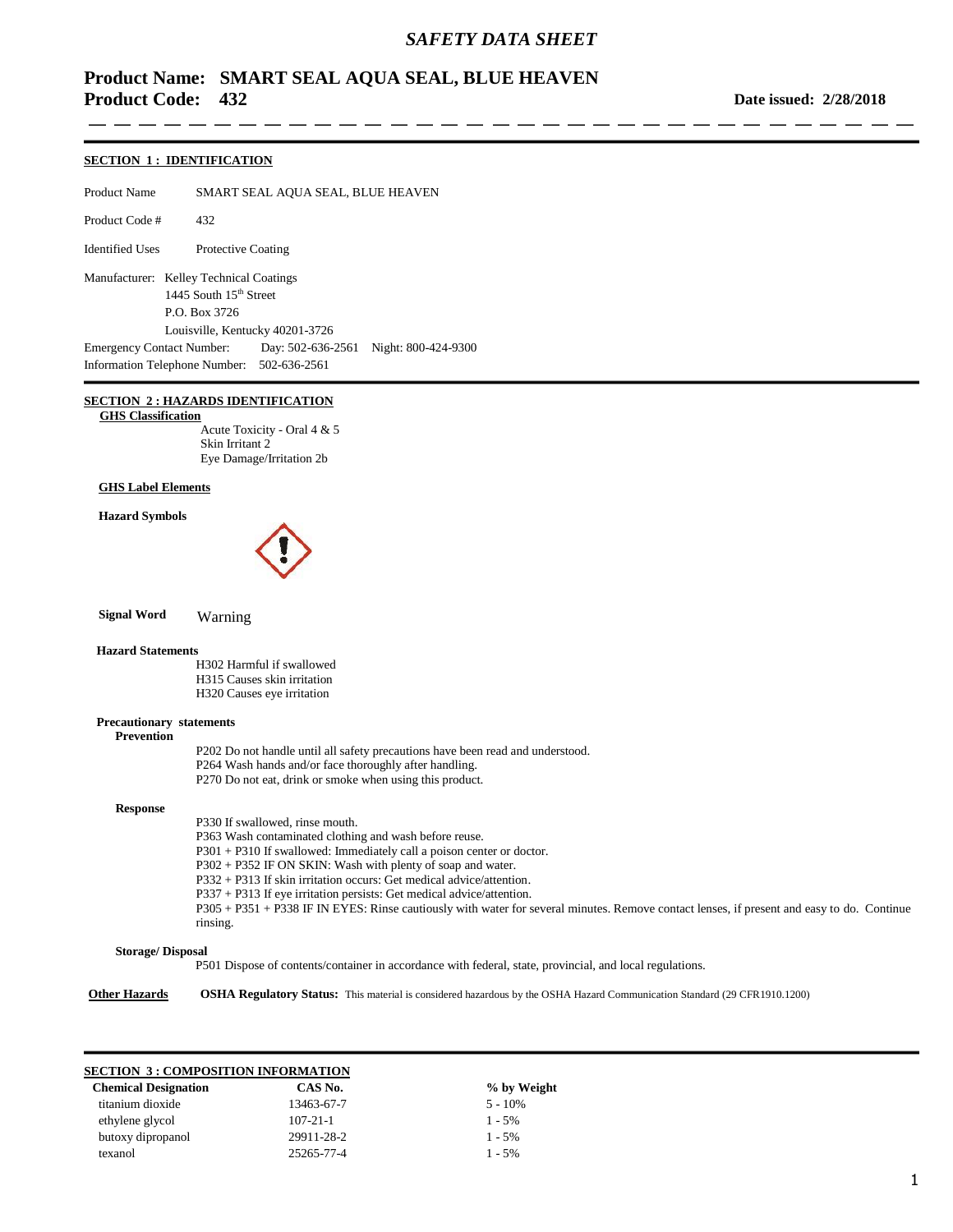# **Product Name: SMART SEAL AQUA SEAL, BLUE HEAVEN Product Code: 432**

#### **SECTION 4 : FIRST AID MEASURES**

| General Advice     | Show this safety data sheet to the doctor in attendance                                                                                      |
|--------------------|----------------------------------------------------------------------------------------------------------------------------------------------|
| Eyes:              | Flush with plenty of cool water for at least15 minutes, holding eyelids apart for thorough irrigation. If irritation persists, get immediate |
|                    | medical attention.                                                                                                                           |
| Skin:              | Wash affected area thoroughly with soap and water. If skin irritation persists, get immediate medical attention.                             |
| Inhalation:        | Move to fresh air. Restore breathing. If breathing is difficult, get immediate medical attention.                                            |
| Ingestion:         | Do not induce vomiting – seek immediate medical attention.                                                                                   |
| Notes to Physician | Treat symptomatically                                                                                                                        |

#### **SECTION 5 : FIRE FIGHTING MEASURES**

| Extinguishing Media:     | Use extinguishing measures that are appropriate to local circumstances and the surrounding environment.                          |
|--------------------------|----------------------------------------------------------------------------------------------------------------------------------|
| Specific Hazards arising | Closed containers may rupture if exposed to fire or extreme heat.                                                                |
| from the Chemical        |                                                                                                                                  |
| Special protective       | As in any fire, wear self-contained breathing apparatus pressure-demand, MSHA/NIOSH (approved or equivalent) and full protective |
| Equipment:               | gear.                                                                                                                            |

#### **SECTION 6 : ACCIDENTAL RELEASE MEASURES**

| <b>Personal Precautions:</b><br>Environmental | Use personal protective equipment. Remove all sources of ignition.<br>Prevent further leakage or spillage if safe to do so. Do not allow material to contaminate ground water system. Prevent product from |
|-----------------------------------------------|------------------------------------------------------------------------------------------------------------------------------------------------------------------------------------------------------------|
| Precautions                                   | entering drains. Do not flush into surface water or sanitary sewer system. Local authorities should be advised if significant spillages                                                                    |
|                                               | cannot be contained.                                                                                                                                                                                       |
| Methods for Clean-up                          | Dam up. Soak up with inert absorbent material. Pick up and transfer to properly labeled containers. Clean contaminated surface<br>thoroughly.                                                              |
| Other Information                             | None known                                                                                                                                                                                                 |

### **SECTION 7 : HANDLING & STORAGE**

**Exposure Limits**

Handling: Wear personal protective equipment. Avoid contact with skin, eyes and clothing. Ensure adequate ventilation. Avoid breathing vapors, spray mists or sanding dust. In case of insufficient ventilation, wear suitable respiratory equipment. Storage: Keep container tightly closed. Keep out of the reach of children.

## **SECTION 8 :EXPOSURE CONTROLS / PERSONAL PROTECTION**

HMIS is a Health, Flammability and Reactivity rating: **2\*11**

HMIS CODE: **4** – SEVERE HAZARD, **3** – SERIOUS HAZARD, **2** – MODERATE HAZARD, **1** – SLIGHT HAZARD, **0** – MINIMAL HAZARD, **\*** – Chronic Hazard

Note: The PPE rating has intentionally been left blank. Choose appropriate PPE that will protect employees from the hazards the material will present under the actual conditions of use.

| <b>EXPOSURE LIMITS</b>      |                   |                      |
|-----------------------------|-------------------|----------------------|
| <b>Hazardous Components</b> | <b>OSHA PEL</b>   | <b>ACGIH TLV</b>     |
| titanium dioxide            | $15 \text{ mg/m}$ | $10 \text{ mg/m}$    |
| ethylene glycol             | $50$ ppm $(C)$    | $50$ ppm $(C)(STEL)$ |
| butoxy dipropanol           | NF.               | NF.                  |
| texanol                     | NE.               | NF.                  |
|                             |                   |                      |

 $NE = None$  established NA = Not available  $(C) = Ceiling limit (I) = Inhalable fraction (IFV) = Inhalable fraction and vapor STEL = Short term exposure limit$  $(R)$  = Respirable fraction

| <b>Engineering Measures</b>          | Ensure adequate ventilation, especially in confined areas.                                                                          |
|--------------------------------------|-------------------------------------------------------------------------------------------------------------------------------------|
| <b>Personal Protective Equipment</b> |                                                                                                                                     |
| <b>Eves/Face:</b>                    | Safety goggles or full face shield                                                                                                  |
| Skin:                                | Protective gloves and impervious clothing.                                                                                          |
| <b>Respiratory Protection:</b>       | In case of insufficient ventilation, wear suitable respiratory equipment.                                                           |
| <b>Hygiene Practices:</b>            | Avoid contact with skin, eyes and clothing. Remove and wash contaminated clothing before re-use. Wash thoroughly after<br>handling. |

#### **SECTION 9 : PHYSICAL AND CHEMICAL PROPERTIES**

| Appearance: | liquid            |                 |                |
|-------------|-------------------|-----------------|----------------|
| Odor:       | Little or no odor | Odor threshold: | Not determined |
| VOC lb/gal  | 0.49              | VOC $(g/L)$     | 59.18          |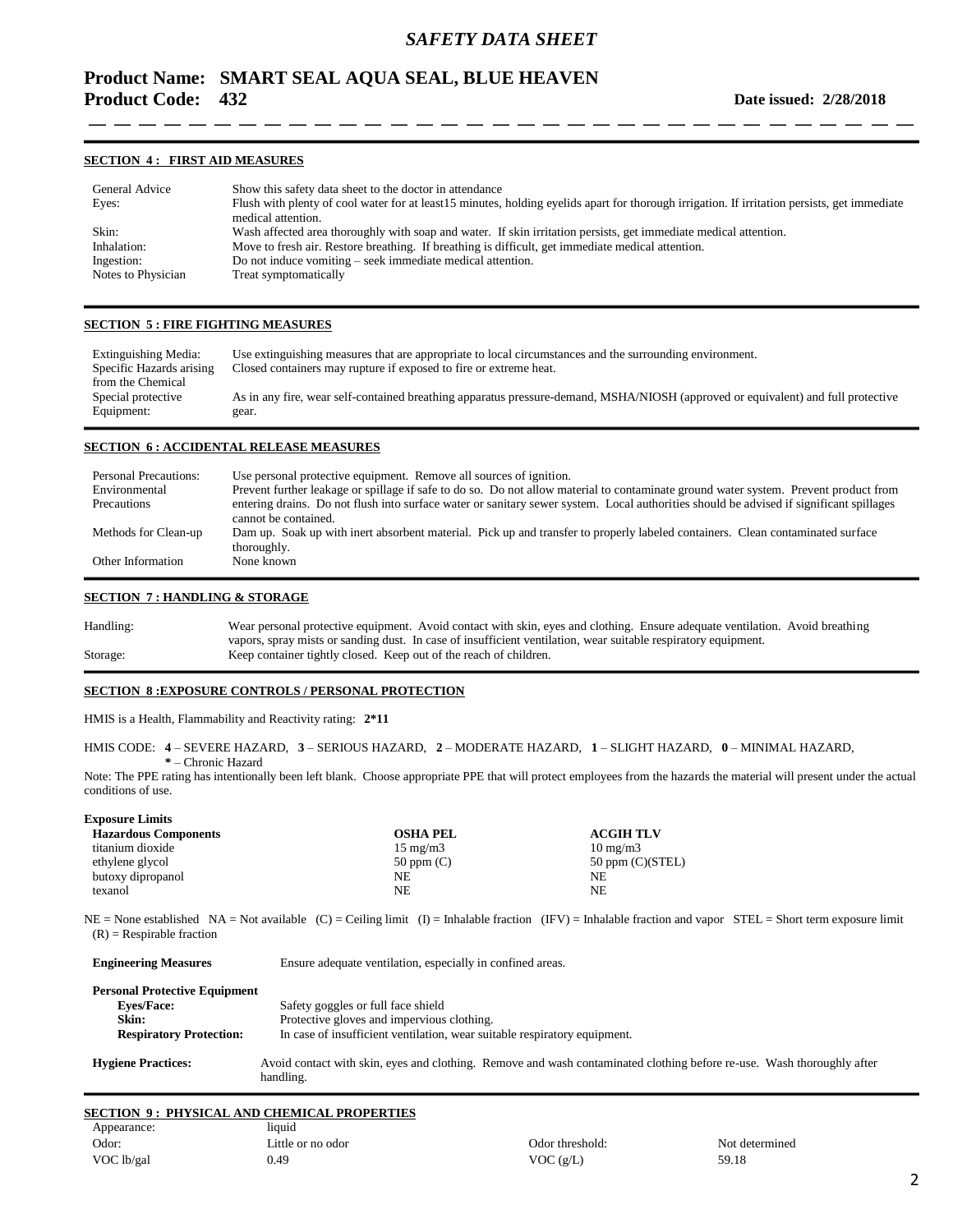## *SAFETY DATA SHEET*

# **Product Name: SMART SEAL AQUA SEAL, BLUE HEAVEN Product Code: 432**

| VOC $(lb/gal)$ less exempt | 1.10             | $VOC$ (g/L) less exempt          | 132.21        |
|----------------------------|------------------|----------------------------------|---------------|
| Relative Density (LB/GAL): | 11.08            | Specific Gravity $(g/L)$ :       | 1.33          |
| Flash Point (F):           | Greater than 201 |                                  |               |
| Flammability:              | Not applicable   | Upper/lower flammability limits: | Not applicabl |
| Auto-ignition temperature: | Not applicable   | Decomposition temperature:       | Not determin  |
| Evaporation rate :         | Not available    |                                  |               |
| Vapor Pressure (mmHg):     | Not available    | Vapor Density:                   | Not available |
| Initial Boiling Point (F): | 212              | Boiling Point Range (F):         | Not available |
| Freezing Point (F):        | 32               | Melting Point (F):               | Not determin  |
| pH                         | Not available    | Viscosity                        | Not available |
| Solubility (ies):          | Not determined   |                                  |               |
| Partition coefficient: n-  | Not determined   |                                  |               |
| octanol/water              |                  |                                  |               |

 $VOC (g/L)$  less exempt 132.21  $Specific Gravity (g/L):$  1.33

#### **Date issued: 2/28/2018**

### **SECTION 10 : STABILITY AND REACTIVITY**

Chemical Stability: Stable under normal conditions.<br>Conditions to Avoid: Prevent from freezing Prevent from freezing Materials to Avoid: No materials to be especially mentioned. Hazardous Decomposition Products: None under normal use.<br>
Possibility of Hazardous Reactions: None under normal con None under normal conditions of use.

### **SECTION 11 : TOXICOLOGICAL INFORMATION**

| <b>Acute Toxicity</b>   |                                                                                                |                   |                                     |
|-------------------------|------------------------------------------------------------------------------------------------|-------------------|-------------------------------------|
| <b>Component</b>        | $LD50$ Oral mg/kg (Rat)                                                                        | LD50 Dermal mg/kg | $LC50$ Inhalation mg/L (Rat, 4 hr.) |
|                         |                                                                                                | (Rabbit)          |                                     |
| titanium dioxide        | 10,000                                                                                         | 10.000            | 6.82                                |
| ethylene glycol         | NA                                                                                             | NA                | NA                                  |
| butoxy dipropanol       | <b>NA</b>                                                                                      | NA                | <b>NA</b>                           |
| texanol                 | 6.517                                                                                          | >15.200           | NA                                  |
| <b>Chronic Toxicity</b> |                                                                                                |                   |                                     |
|                         | The information below indicates whether each agency has listed any ingredient as a carcinogen: |                   |                                     |
| Component               | <b>IARC</b>                                                                                    | NTP               | <b>OSHA</b>                         |
| titanium dioxide        | 2B – Possible Human Carcinogen                                                                 | Not listed        | Listed                              |

Per IARC Summary of Data Reported, Subsection 5.1: No significant exposure to titanium dioxide is thought to occur during the use of products in which titanium dioxide is bound to other materials, such as in paints.

### **SECTION 12 : ECOLOGICAL INFORMATION**

No ecological information available

## **SECTION 13 : DISPOSAL CONSIDERATION**

Waste Disposal Method Dispose of in accordance with federal, state, provincial, and local regulations. Local requirements may vary, consult your sanitation department or state-designated environmental protection agency for more disposal options.

## **SECTION 14 : TRANSPORT INFORMATION**

Contact the manufacturer for shipping information.

#### **SECTION 15 : REGULATORY INFORMATION**

US TSCA: Yes – All components are listed or exempt

**Federal Regulations**

**SARA 311/312 hazardous categorization**

| Acute Health Hazard   | YES. |
|-----------------------|------|
| Chronic Health Hazard | YES. |
| Fire Hazard           | NO.  |